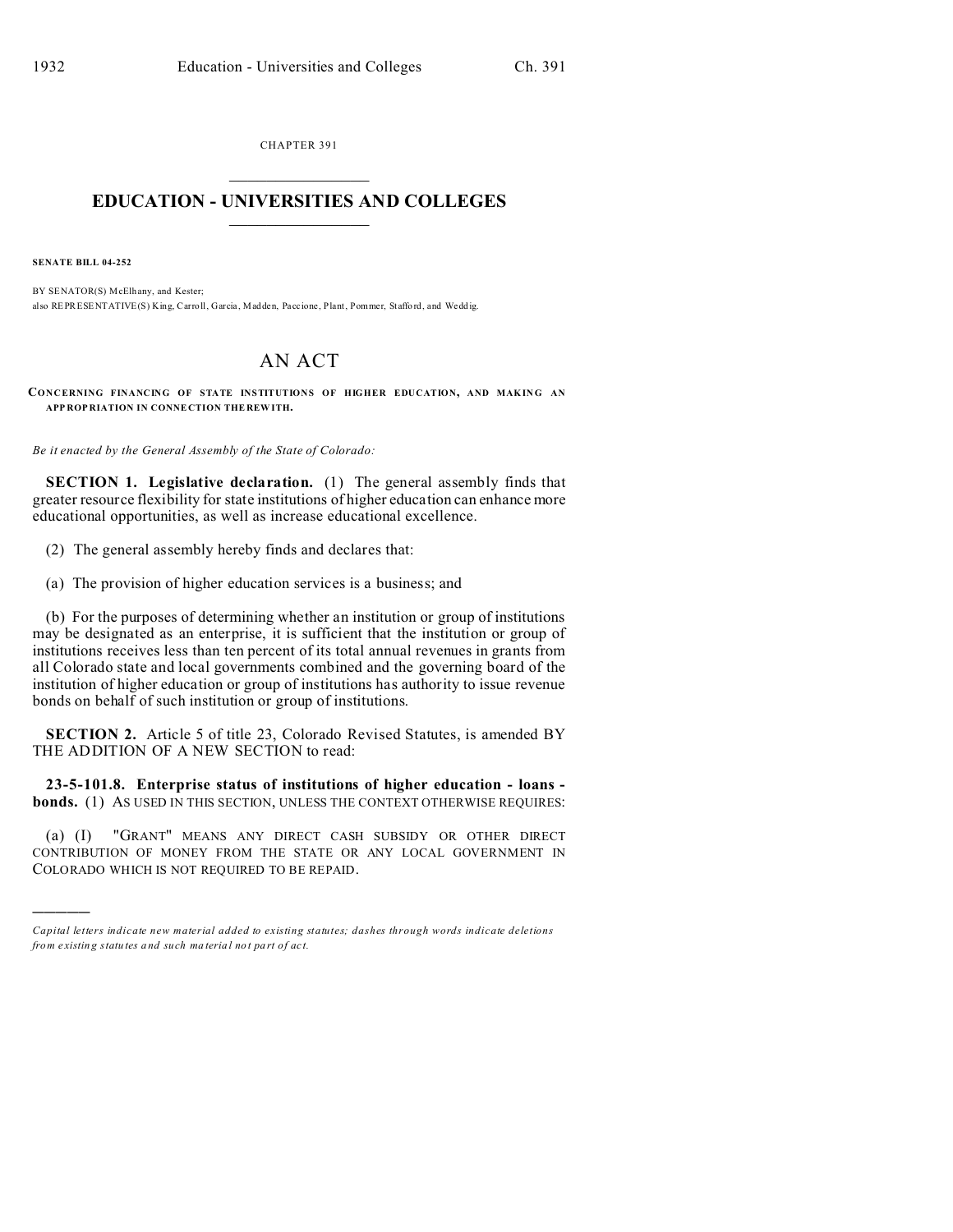(II) "GRANT" DOES NOT INCLUDE:

(A) ANY INDIRECT BENEFIT CONFERRED UPON AN INSTITUTION OR GROUP OF INSTITUTIONS FROM THE STATE OR ANY LOCAL GOVERNMENT IN COLORADO, INCLUDING ANY INTEREST IN OR USE OF EXISTING FACILITIES OWNED, FUNDED, OR FINANCED BY THE GOVERNING BOARD OF AN INSTITUTION, THE STATE, OR ANY LOCAL GOVERNMENT IN COLORADO;

(B) ANY REVENUES RESULTING FROM RATES, FEES, ASSESSMENTS, TUITION, OR OTHER CHARGES IMPOSED BY AN INSTITUTION OR GROUP OF INSTITUTIONS FOR THE PROVISION OF GOODS OR SERVICES BY SUCH INSTITUTION OR GROUP OF INSTITUTIONS, INCLUDING SERVICES TO THE STATE OR A LOCAL GOVERNMENT IN COLORADO; OR

(C) ANY FEDERAL FUNDS, REGARDLESS OF WHETHER SUCH FEDERAL FUNDS PASS THROUGH THE STATE OR ANY LOCAL GOVERNMENT IN COLORADO PRIOR TO RECEIPT BY AN INSTITUTION OR GROUP OF INSTITUTIONS.

(b) "INSTITUTION OF HIGHER EDUCATION" OR "INSTITUTION" MEANS THE COLORADO STATE UNIVERSITY - PUEBLO, ADAMS STATE COLLEGE, MESA STATE COLLEGE, METROPOLITAN STATE COLLEGE OF DENVER, FORT LEWIS COLLEGE, WESTERN STATE COLLEGE OF COLORADO, THE UNIVERSITYOFNORTHERN COLORADO, COLORADO SCHOOL OF MINES, THE UNIVERSITY OF COLORADO, COLORADO STATE UNIVERSITY, AND ALL COMMUNITY COLLEGES GOVERNED BY THE STATE BOARD FOR COMMUNITY COLLEGES AND OCCUPATIONAL EDUCATION.

(2) (a) AN INSTITUTION OF HIGHER EDUCATION, OR A GROUP OF INSTITUTIONS OF HIGHER EDUCATION THAT IS MANAGED BY A SINGLE GOVERNING BOARD, MAY BE DESIGNATED AS AN ENTERPRISE FOR THE PURPOSES OF SECTION 20 OF ARTICLE X OF THE STATE CONSTITUTION SO LONG AS THE GOVERNING BOARD OF THE INSTITUTION OR GROUP OF INSTITUTIONS RETAINS AUTHORITY TO ISSUE REVENUE BONDS ON BEHALF OF THE INSTITUTION OR GROUP OF INSTITUTIONS AND THE INSTITUTION OR GROUP OF INSTITUTIONS RECEIVES LESS THAN TEN PERCENT OF ITS TOTAL ANNUAL REVENUES IN GRANTS FROM ALL COLORADO STATE AND LOCAL GOVERNMENTS COMBINED. SO LONG AS IT IS DESIGNATED AS AN ENTERPRISE PURSUANT TO THE PROVISIONS OF THIS SECTION, AN INSTITUTION OR GROUP OF INSTITUTIONS SHALL NOT BE SUBJECT TO ANY OF THE PROVISIONS OF SECTION 20 OF ARTICLE X OF THE STATE CONSTITUTION.

(b) THE AUTHORITY FOR AN INSTITUTION OR GROUP OF INSTITUTIONS TO BE DESIGNATED AS AN ENTERPRISE PURSUANT TO PARAGRAPH $(a)$  OF THIS SUBSECTION  $(2)$ SHALL BE IN ADDITION TO THE AUTHORITY GRANTED IN ANY OTHER PROVISION OF THIS ARTICLE.

(3) IN PLEDGING REVENUES FOR THE REPAYMENT OF REVENUE BONDS ISSUED ON BEHALF OF AN INSTITUTION OF HIGHER EDUCATION OR GROUP OF INSTITUTIONS OF HIGHER EDUCATION THAT IS DESIGNATED AS AN ENTERPRISE, THE INSTITUTION OR GROUP OF INSTITUTIONS MAY PLEDGE SUCH REVENUES ONLY IF THE INSTITUTION OR GROUP OF INSTITUTIONS:

(a) IS ACCOUNTED FOR SEPARATELY IN INSTITUTIONAL FINANCIAL RECORDS; AND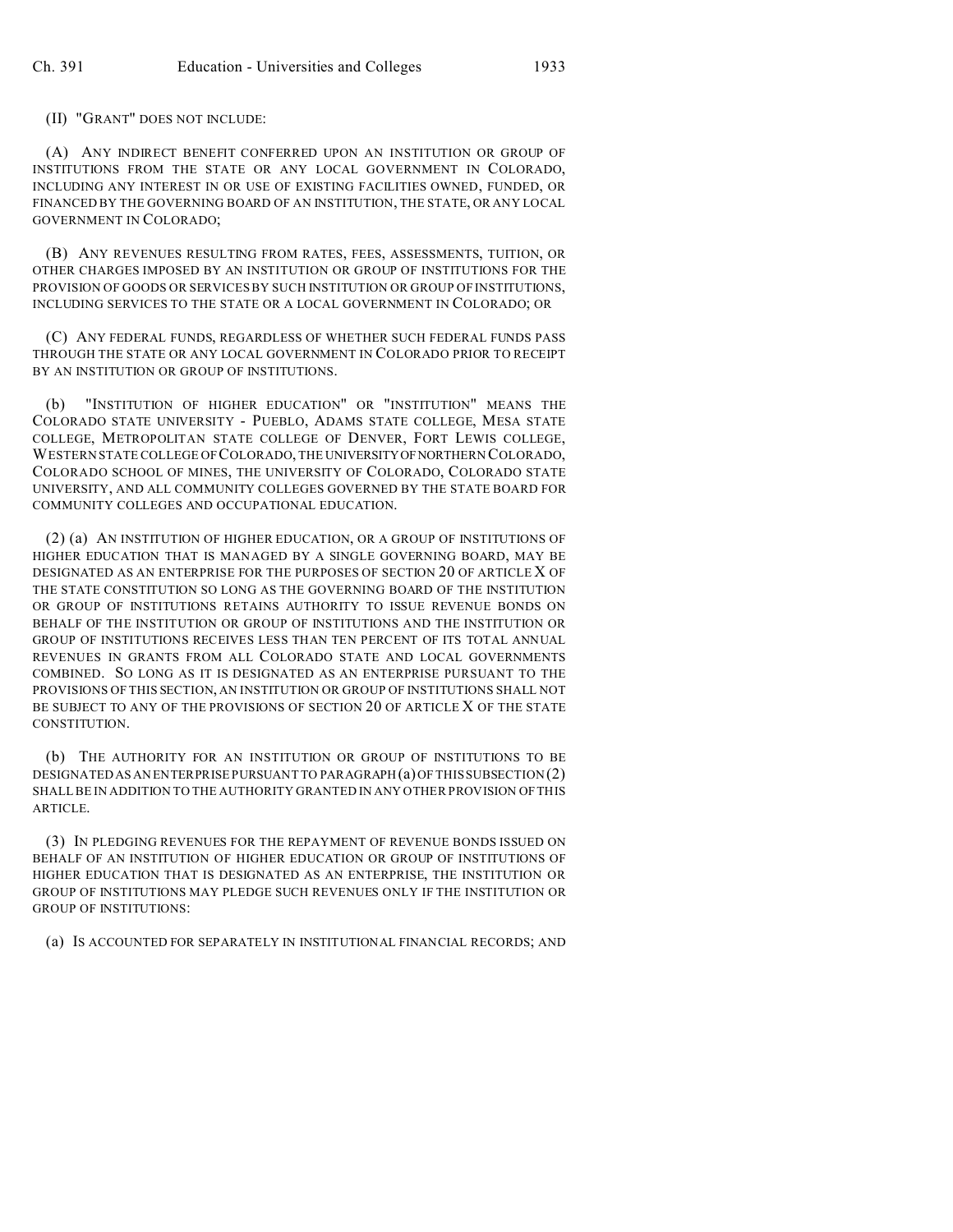(b) ENGAGES IN THE TYPE OF ACTIVITIES THAT ARE COMMONLY CARRIED ON FOR PROFIT OUTSIDE THE PUBLIC SECTOR.

(4) (a) THE GOVERNING BOARD OF AN INSTITUTION OF HIGHER EDUCATION MAY, BY RESOLUTION, DESIGNATE AN INSTITUTION OF HIGHER EDUCATION OR GROUP OF INSTITUTIONS OF HIGHER EDUCATION MANAGED BY THE GOVERNING BOARD AS AN ENTERPRISE SO LONG AS THE INSTITUTION OR GROUP OF INSTITUTIONS MEETS THE REQUIREMENTS FOR AN ENTERPRISE STATED IN SUBSECTION (2) OF THIS SECTION. EXCEPT AS PROVIDED IN PARAGRAPH (b) OF THIS SUBSECTION (4), ANY SUCH ENTERPRISE DESIGNATION SHALL NOTTERMINATE, EXPIRE, OR BE RESCINDED AS LONG AS THE INSTITUTION OR GROUP OF INSTITUTIONS MEETS THE REQUIREMENTS FOR AN ENTERPRISE.

(b) ALL RESOLUTIONS ADOPTED PURSUANT TO PARAGRAPH (a) OF THIS SUBSECTION (4) SHALL BE SUBMITTED BY THE ADOPTING GOVERNING BOARD TO THE OFFICE OF THE STATE AUDITOR IN THE FORM AND MANNER PRESCRIBED BY THE LEGISLATIVE AUDIT COMMITTEE. THE DESIGNATIONS SHALL BE REVIEWED BY THE OFFICE OF THE STATE AUDITOR TO DETERMINE WHETHER THE DESIGNATIONS ARE WITHIN THE AUTHORITY OF THE ADOPTING GOVERNING BOARD PURSUANT TO THE PROVISIONS OFTHIS SECTION. THE LEGISLATIVE AUDIT COMMITTEE SHALL ALSO REVIEW THE DESIGNATIONS TO DETERMINE WHETHER THE DESIGNATIONS CONFORM WITH THE PROVISIONS OF THIS SECTION. THE OFFICIAL CERTIFICATE OF THE STATE AUDITOR AS TO THE FACT OF SUBMISSION OR THE DATE OF SUBMISSION OF A DESIGNATION AS SHOWN BY THE RECORDS OF THE OFFICE OF THE STATE AUDITOR, AS WELL AS TO THE FACT OF NONSUBMISSION AS SHOWN BY THE NONEXISTENCE OF SUCH RECORDS, SHALL BE RECEIVED AND HELD IN ALL CIVIL CASES AS COMPETENT EVIDENCE OF THE FACTS CONTAINED THEREIN. A DESIGNATION ADOPTED BY A GOVERNING BOARD OF AN INSTITUTION OR GROUP OF INSTITUTIONS OF HIGHER EDUCATION WITHOUT BEING SUBMITTED WITHIN TWENTY DAYS AFTER ADOPTION TO THE OFFICE OF THE STATE AUDITOR FOR REVIEW BY THE OFFICE AND BY THE LEGISLATIVE AUDIT COMMITTEE SHALL BE VOID.

(5) FOR THE PURPOSE OF OBTAINING FUNDS FOR CONSTRUCTING, OTHERWISE ACQUIRING, AND EQUIPPING FACILITIES FOR USE BY ANY INSTITUTION OR GROUP OF INSTITUTIONS THAT ARE DESIGNATED AS AN ENTERPRISE PURSUANT TO THIS SECTION AND FOR THE ACQUISITION OF LAND FOR SUCH PURPOSES, THE GOVERNING BOARD OF ANY STATE EDUCATIONAL INSTITUTION IS AUTHORIZED, AFTER NOTIFICATION TO THE COMMISSION ON HIGHER EDUCATION, TO ENTER INTO CONTRACTS WITH ANY PERSON, CORPORATION, OR STATE OR FEDERAL GOVERNMENT AGENCY FORTHEADVANCEMENT OF MONEY FOR SUCH PURPOSES AND PROVIDING FOR THE REPAYMENT OF SUCH ADVANCEMENTS WITH INTEREST AT A SPECIFIED NET EFFECTIVE INTEREST RATE.

(6) THE GOVERNING BOARD OF ANY INSTITUTION OF HIGHER EDUCATION BY RESOLUTION MAY ISSUE REVENUE BONDS ON BEHALF OF ANY INSTITUTION OR GROUP OF INSTITUTIONS DESIGNATED AS AN ENTERPRISE PURSUANT TO THIS SECTION AND MANAGED BY SUCH GOVERNING BOARD FOR THE PURPOSE OF OBTAINING FUNDS FOR CONSTRUCTING, OTHERWISE ACQUIRING, EQUIPPING, OR OPERATING FACILITIES FOR SUCH INSTITUTION OR GROUP OF INSTITUTIONS. THE GOVERNING BOARD OF AN INSTITUTION OR GROUP OF INSTITUTIONS THAT ISSUES BONDS ON BEHALF OF THE INSTITUTION OR GROUP OF INSTITUTIONS SHALL FILE NOTICE OF SUCH ISSUANCE WITH THE COLORADO COMMISSION ON HIGHER EDUCATION. BONDS ISSUED PURSUANT TO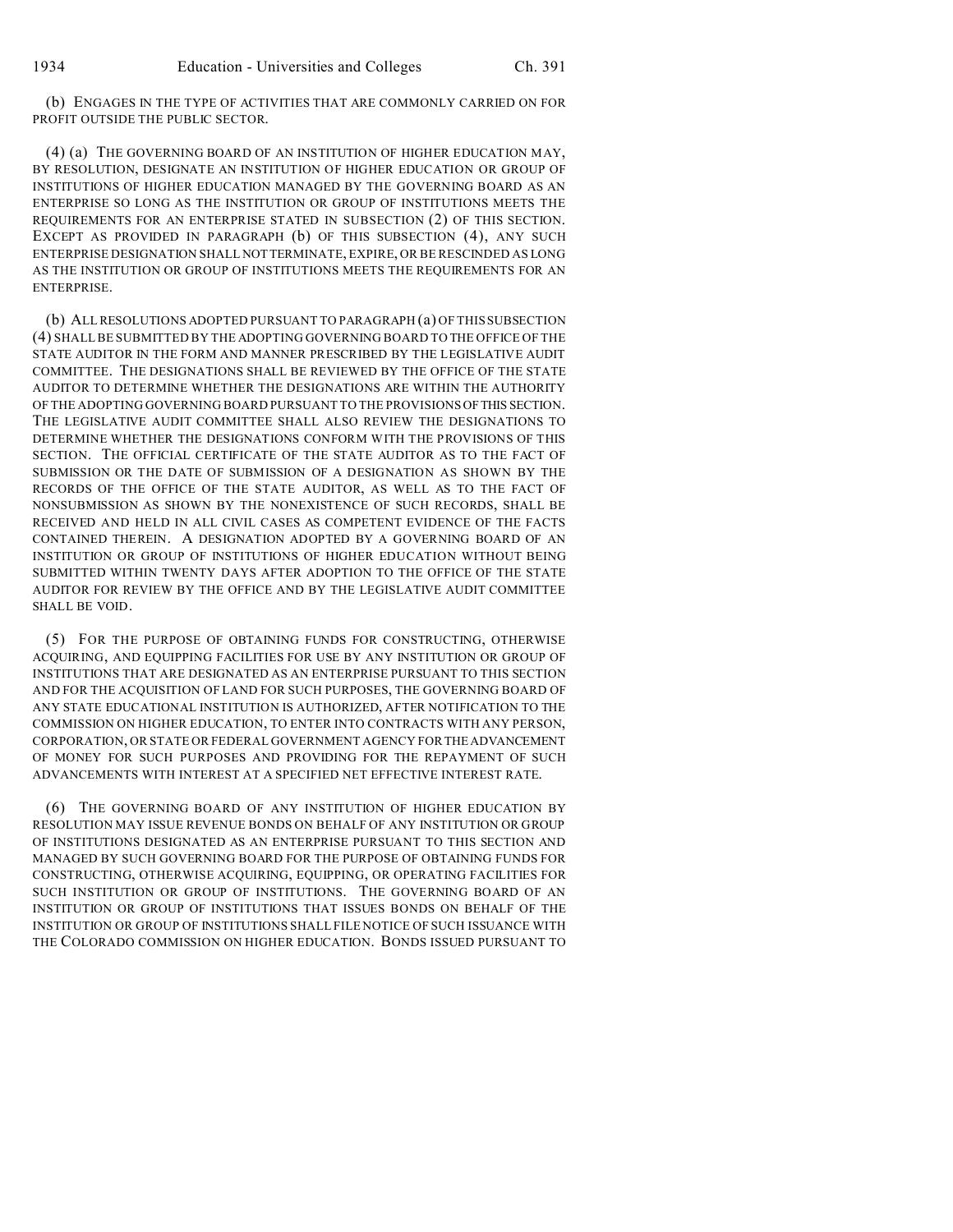THIS SUBSECTION (6) SHALL BE PAYABLE ONLY FROM REVENUES GENERATED BY THE INSTITUTION OR GROUP OF INSTITUTIONS ON BEHALF OF WHICH SUCH BONDS ARE ISSUED; EXCEPT THAT, SUBJECT TO SECTION  $23-1-123$  (5) (a) (III) AND (5) (b) (II), REVENUES GENERATED BY A DESIGNATED ENTERPRISE THAT IS ASSOCIATED WITH THE UNIVERSITY OF COLORADO MAY BE PLEDGED FOR THE REPAYMENT OF BONDS ISSUED BY ANOTHER DESIGNATED ENTERPRISE THAT IS NOT PART OF THE SAME ENTERPRISE. SUCH BONDS SHALL BE ISSUED IN ACCORDANCE WITH THE PROVISIONS OF SECTION 23-5-103 (2). THE TERMINATION, RESCISSION, OR EXPIRATION OF THE ENTERPRISE DESIGNATION OF ANY INSTITUTION OR GROUP OF INSTITUTIONS SHALLNOTADVERSELY AFFECT THE VALIDITY OF OR SECURITY FOR ANY REVENUE BONDS ISSUED ON BEHALF OF ANY INSTITUTION OR GROUP OF INSTITUTIONS.

(7) A GOVERNING BOARD OF AN INSTITUTION OR GROUP OF INSTITUTIONS DESIGNATED AS AN ENTERPRISE PURSUANT TO THIS SECTION THAT HAS ENTERED INTO A CONTRACT FOR THE ADVANCEMENT OF MONEY ON BEHALF OF SUCH AN INSTITUTION OR GROUP OF INSTITUTIONS MAY PLEDGE UP TO TEN PERCENT OF TUITION REVENUES OF SUCH AN ENTERPRISE, EXCEPT FOR GENERAL FUND MONEYS APPROPRIATED BY THE GENERAL ASSEMBLY, AND ALL OR A PORTION OF A FACILITY CONSTRUCTION FEE THAT MAY BE IMPOSED AS SECURITY FOR THE REPAYMENT OF THE MONEYS ADVANCED PURSUANT TO SAID CONTRACT. THE PLEDGE OF TUITION REVENUES OR THE IMPOSITION OF A FACILITY CONSTRUCTION FEE SHALL INCLUDE A PROCESS FOR STUDENT INPUT CONSISTENT WITH THE PROVISIONS OF SECTION 23-1-123.

**SECTION 3.** Article 5 of title 23, Colorado Revised Statutes, is amended BY THE ADDITION OF A NEW SECTION to read:

**23-5-101.9. Repeal.** THIS SECTION AND SECTION 23-5-101.8 ARE REPEALED, EFFECTIVE JULY 1, 2007, ONLY IF SECTION 23-5-101.8 DOES NOT BECOME EFFECTIVE PRIOR TO SAID DATE PURSUANT TO SECTION 9 OF SENATE BILL 04-252 ENACTED DURING THE SECOND REGULAR SESSION OF THE SIXTY-FOURTH GENERAL ASSEMBLY.

**SECTION 4.** 23-5-103 (1), Colorado Revised Statutes, as amended by Senate Bill 04-189, enacted at the Second Regular Session of the Sixty-fourth General Assembly, is amended to read:

**23-5-103. Pledge of income.** (1) The governing board of any one or more state educational institutions, including, but not limited to, the state colleges under the control and operation of their respective boards of trustees, that enters into such a contract for the advancement of moneys is authorized, in connection with or as a part of such contract, to pledge the net income derived or to be derived from such land or facilities so constructed, acquired, and equipped as security for the repayment of the moneys advanced therefor, together with interest thereon, and for the establishment and maintenance of reserves in connection therewith; and, for the same purpose, any such governing board is also authorized, subject to the limitations specified in section 23-1-123 (5), to pledge the net income derived or to be derived from other facilities that are included in a designated enterprise or, if not included, other facilities that are not acquired and not to be acquired with moneys appropriated to the institution by the state of Colorado, and to pledge the net income, fees, and revenues derived from such sources, if unpledged, or, if pledged, the net income, fees, and revenues currently in excess of the amount required to meet principal, interest, and reserve requirements in connection with outstanding obligations to which such net income, fees, and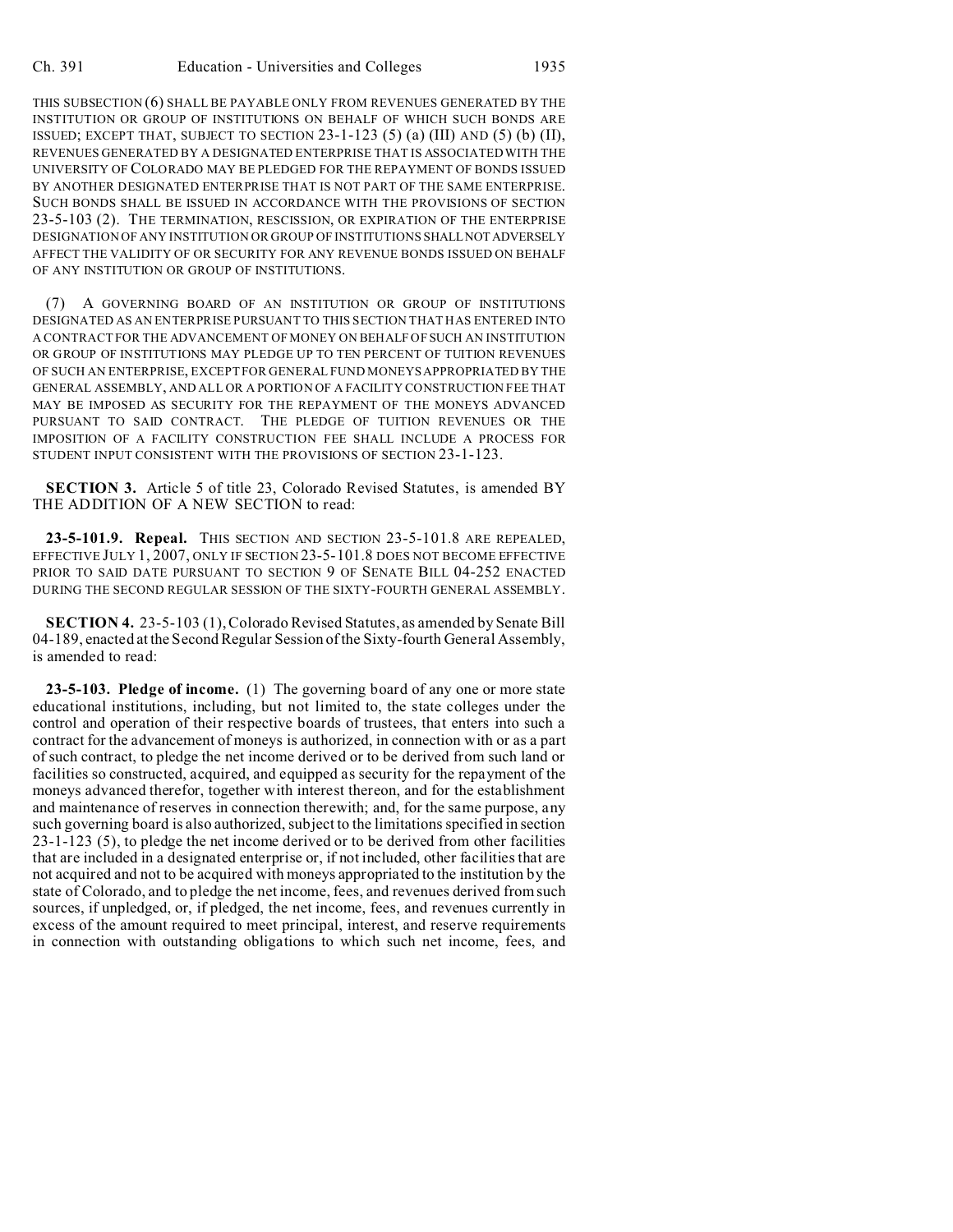revenues have theretofore been pledged. If the contract for the advancement of moneys is entered into by the university of Colorado on behalf of a designated enterprise auxiliary facility that is associated with the university of Colorado, the board of regents is authorized to pledge only the net income, including fees and revenues derived or to be derived from the designated enterprise auxiliary facility and any other designated enterprise auxiliary facilities. A GOVERNING BOARD OF AN INSTITUTION OR GROUP OF INSTITUTIONS DESIGNATED AS AN ENTERPRISE PURSUANT TO SECTION 23-5-101.7 THAT HAS ENTERED INTO A CONTRACT FOR THE ADVANCEMENT OF MONEY ON BEHALF OF SUCH AN INSTITUTION OR GROUP OF INSTITUTIONS MAY PLEDGE UP TO TEN PERCENT OF TUITION REVENUES OF SUCH AN ENTERPRISE, EXCEPT FOR GENERAL FUND MONEYS APPROPRIATED BY THE GENERAL ASSEMBLY, AND ALL OR A PORTION OF A FACILITY CONSTRUCTION FEE THAT MAY BE IMPOSED AS SECURITY FOR THE REPAYMENT OF THE MONEYS ADVANCED PURSUANT TO SAID CONTRACT. THE PLEDGE OF TUITION REVENUES OR THE IMPOSITION OF A FACILITY CONSTRUCTION FEE SHALL INCLUDE A PROCESS FOR STUDENT INPUT CONSISTENT WITH THE PROVISIONS OF SECTION 23-1-123.

**SECTION 5. Repeal.** 23-5-101.7 (5), Colorado Revised Statutes, as enacted by Senate Bill 04-189, enacted at the Second Regular Session of the Sixty-fourth General Assembly, is repealed as follows:

**23-5-101.7. Enterprise status of institutions of higher education.** (5) Notwithstanding any provision of section  $23-1-106$  or section  $24-75-303$  (3), C.R.S., to the contrary, the governing board of an institution of higher education or group of institutions of higher education that has been designated as an enterprise pursuant to subsection (4) of this section shall have the exclusive authority to approve cash funded capital expenditures within the institution or group of institutions for projects that are to be constructed, operated, and maintained solely from student fees, wholly endowed gifts and bequests, research building revolving funds, or a combination of such sources.

**SECTION 6.** 23-20-129.5 (2) (d), Colorado Revised Statutes, is amended to read:

**23-20-129.5. Enterprise auxiliary facility bonds.** (2) The policies and procedures adopted pursuant to subsection (1) of this section shall include, but need not be limited to, the following requirements:

(d) That the maximum annual debt service on all revenue bonds issued pursuant to section 23-5-102, EXCEPT AS PROVIDED FOR IN SECTIONS 23-5-101.8 AND 23-5-103, outstanding at any time for the university shall not exceed ten percent of the university's unrestricted current fund expenditures plus mandatory transfers;

**SECTION 7.** 24-77-102 (16) (b), Colorado Revised Statutes, is amended BY THE ADDITION OF A NEW SUBPARAGRAPH to read:

**24-77-102. Definitions - repeal.** As used in this article, unless the context otherwise requires:

(16) (b) "State" does not include:

(I.5) AN INSTITUTION OR GROUP OF INSTITUTIONS OF HIGHER EDUCATION THAT HAS